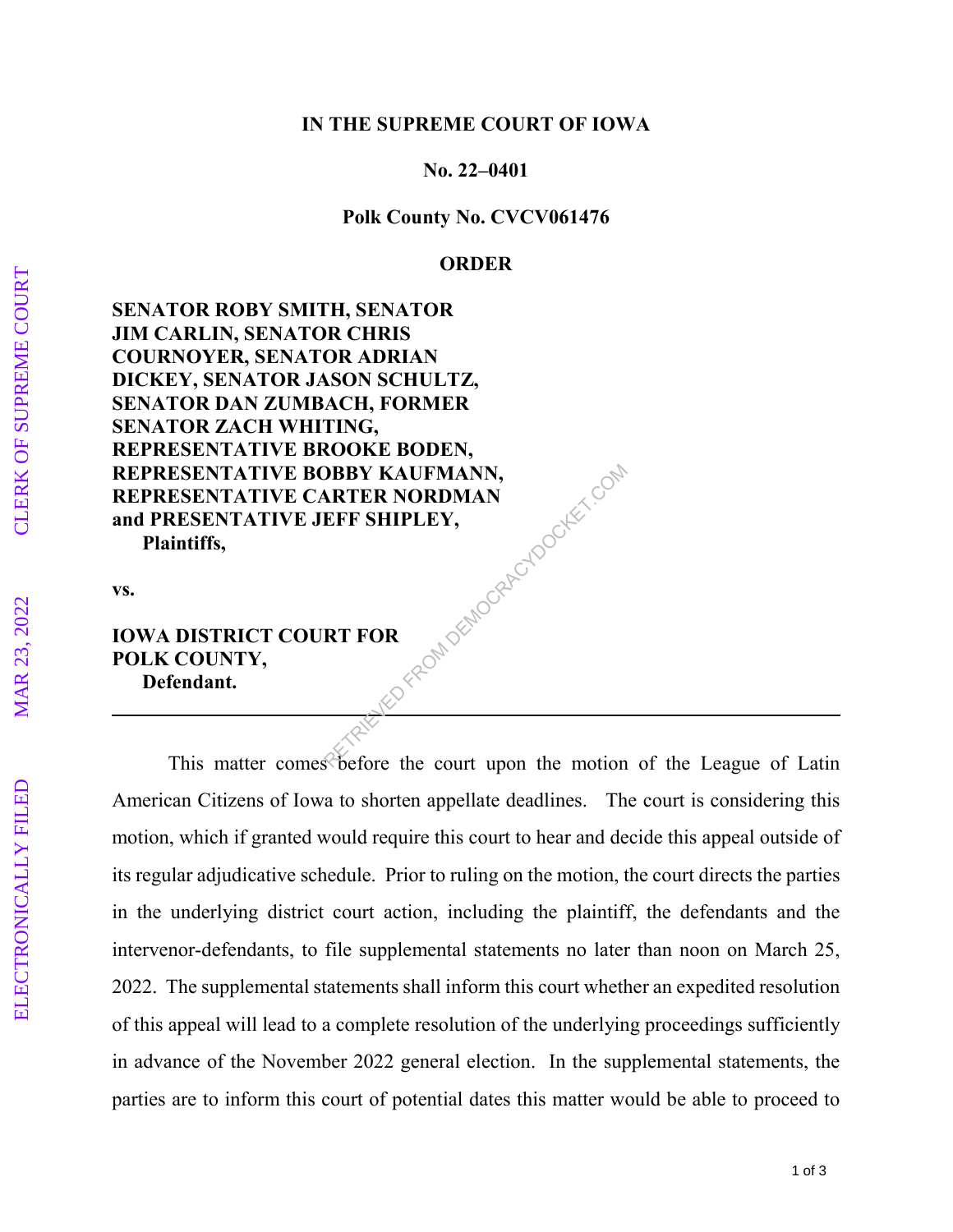trial following resolution of this appeal and how and whether any potential appeal from the trial can be resolved prior to applicable deadlines related to the November 2022 general election.

Copies to:

W. Charles Smithson Iowa State Capitol 1007 E. Grand Aveneue Des Moines, IA 50319

Gary D. Dickey Dickey Campbell & Sahag Law Firm P.L.C 301 E Walnut Street Suite 1 Des Moines, IA 50309 FROM DEMOCRACYDOCKET.COM

Shayla Laura McCormally McCormally & Cosgrove P.L.L.C. 4508 Fleur Drive Des Moines, IA 50321

Matthew Gannon First Assistant Attorney General Hoover State Office Bldg 2nd Floor Des Moines, IA 50319

Thomas James Ogden Assistant Attorney General Hoover State Office Bldg 2nd Floor Des Moines, IA 50319

Alan Ostergren 500 Locust Street Suite 199 Des Moines, IA 50309